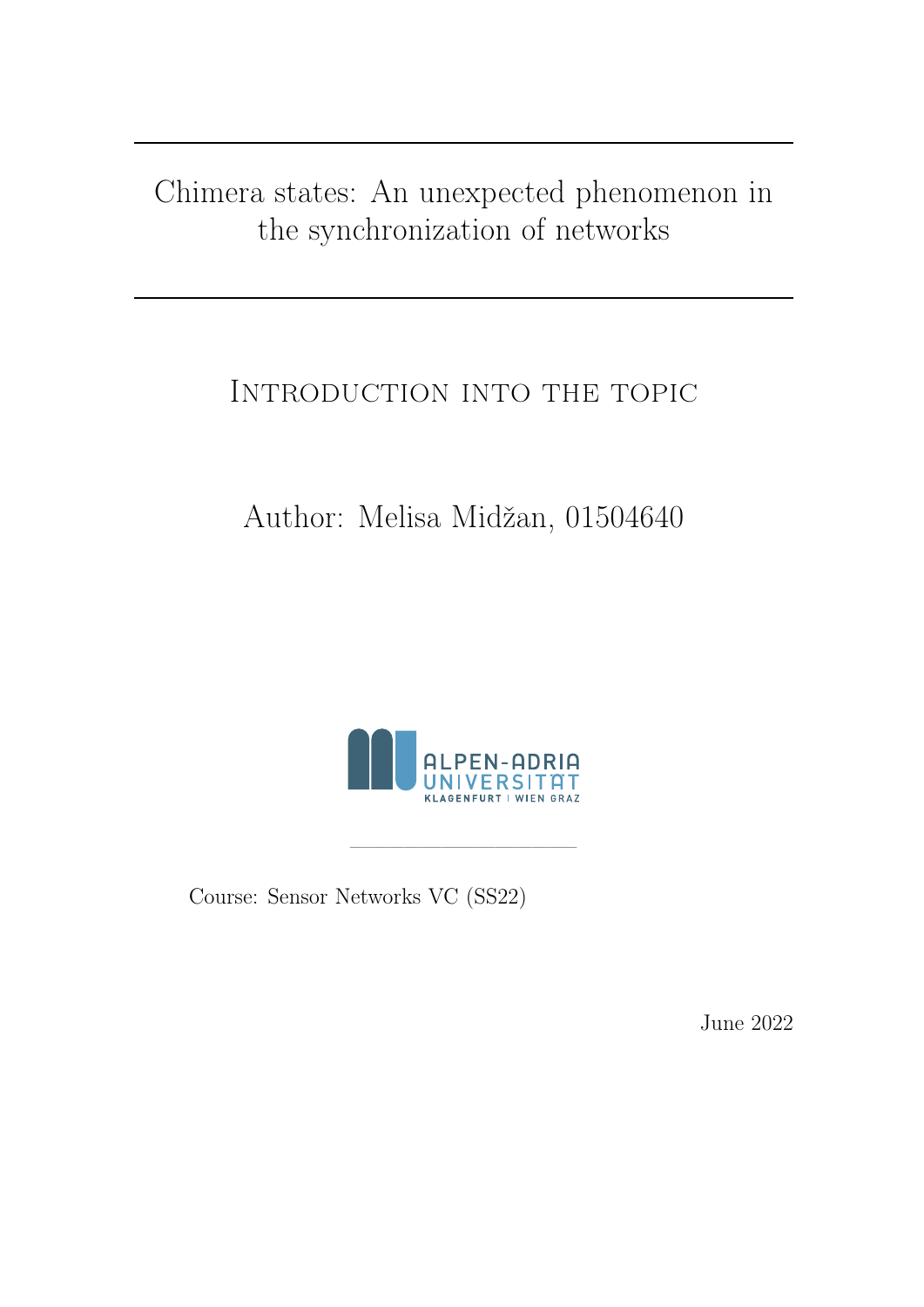#### 1.1 Theoretical background

*Coupled oscillators:* Chimera states are phenomena from the field of complex oscillatory systems. The entities of such systems are called oscillators because of their repeating behavior. Each oscillator has an inner state which evolves periodically. The inner state returns to the value that started after the period *T*. Since this is the case, the trajectory in the state space can be seen as a circle, with all possible states being dots on the circle. Embedding the state space as a unit circle with radius 1 into a complex plane allows us to treat the state of an oscillator as a complex number  $z = e^{i\phi(t)}$  (*i* is the complex unit). The phase  $\phi(t)$  is the angle between the *x*-axis and the vector pointing to the complex number *z*. It evolves on the interval  $[0, 2\pi]$  as shown in figure [1.1](#page-1-0) with frequency  $\omega$ .

<span id="page-1-0"></span>

Figure 1.1: Circular representation of the phase  $\phi_i(t) \in [0, 2\pi]$ 

The local behavior of an isolated oscillator follows simple rules and is easily predictable. However, if we consider a system of several coupled oscillators, the local oscillator and the global system behavior become more complex. In a group of *N >* 1 coupled oscillators, each oscillator reacts to the other oscillators' influences based on a coupling function. This function is a rule embedded in and followed equally by all oscillators. It determines how each oscillator has to adjust its phase when coupled with another oscillator besides the periodical development of its own phase. The dynamics that are enabled through the coupling of the oscillators lead to the emergence of collective behavior. The spontaneous synchronization of all oscillators'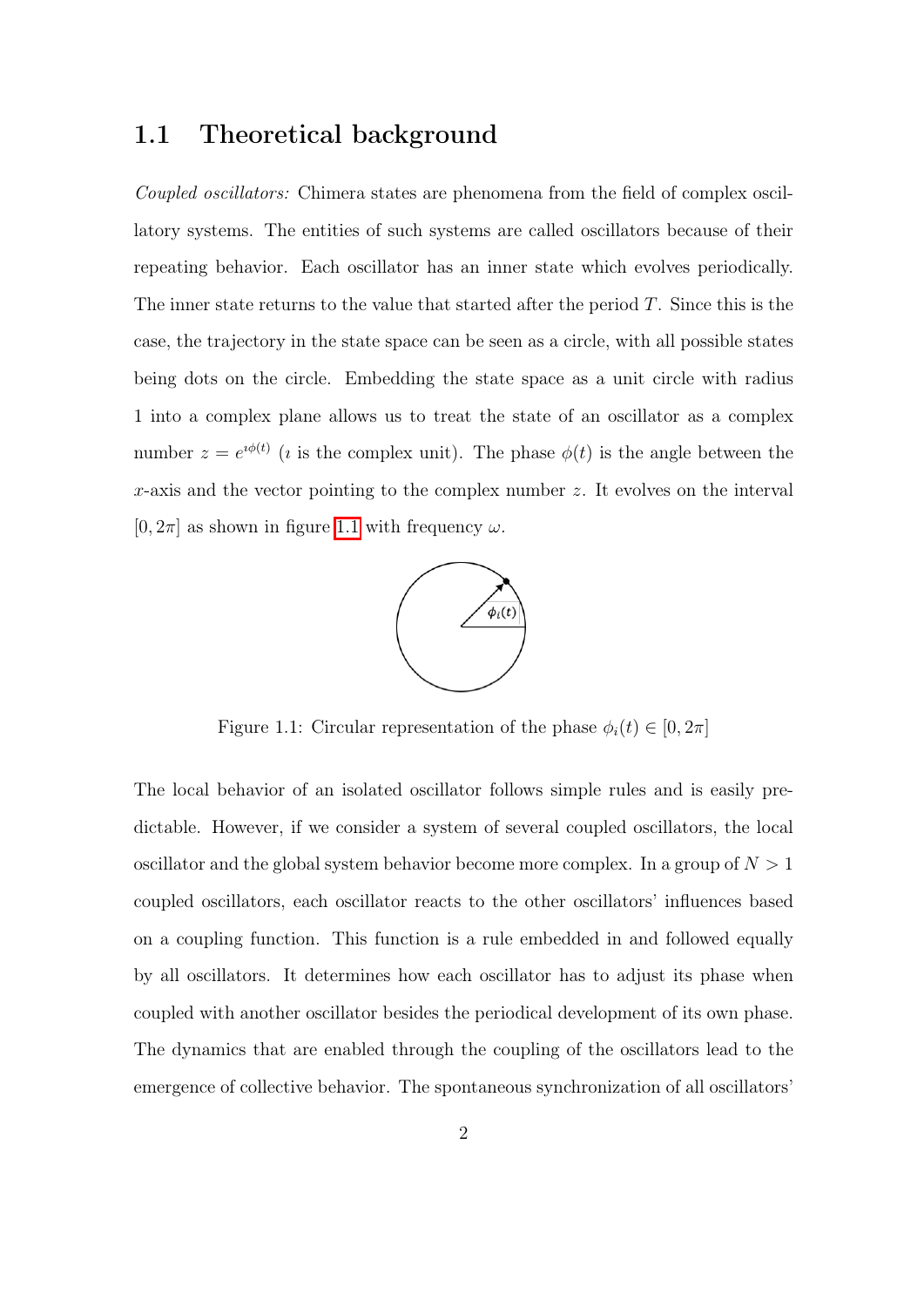phases with initially incoherent states is one of the possible outcomes. Eventually, a system where collective behavior emerges from local rules is called self-organized. Famous examples of these phenomena are known from nature. Fireflies flashing in unison, cardiac pacemaker cells synchronously emitting electrical signals, and spontaneously synchronizing metronomes, among many other examples, have drawn the attention of different researchers and disciplines for decades  $[4, 8, 2, 6]$  $[4, 8, 2, 6]$  $[4, 8, 2, 6]$  $[4, 8, 2, 6]$ .

*Coupling forms:* Complex oscillatory systems appear in different forms. A primary characteristic is the way of coupling, where we can distinguish between two cases: continuous and discrete. Continuous coupling refers to a system where each oscillator influences the others' phases at any point in time. Mechanical metronomes are continuously coupled, for example. These systems are described by means of differential equations.

On the other hand, discrete coupling represents discrete interactions where the oscillators send pulses to the others only at certain points in time. Discrete coupling is also called pulse-coupling. The oscillators' phases evolve periodically for both forms of coupling. However, the interaction between pulse-coupled oscillators (PCOs) only appears upon reaching the maximum value of the phase  $\phi$ . Then the phase is reset to zero, and a pulsatile signal is sent to the other oscillators. This event is often called firing. Upon receiving a pulse, an oscillator adjusts its phase according to a phase response function  $h(\phi)$ . Fireflies, pacemaker cells, and neurons  $\Box$  are typical examples of PCOs.

Furthermore, the coupling can either be excitatory, inhibitory or both combined. Excitatory coupling refers to a signal which pushes the other oscillators' phases toward the maximum value of  $\phi$ , whereas inhibitory coupling decreases the phases towards 0. A combination is given when the influence depends on the receiving oscillator's phase value at the moment of receipt.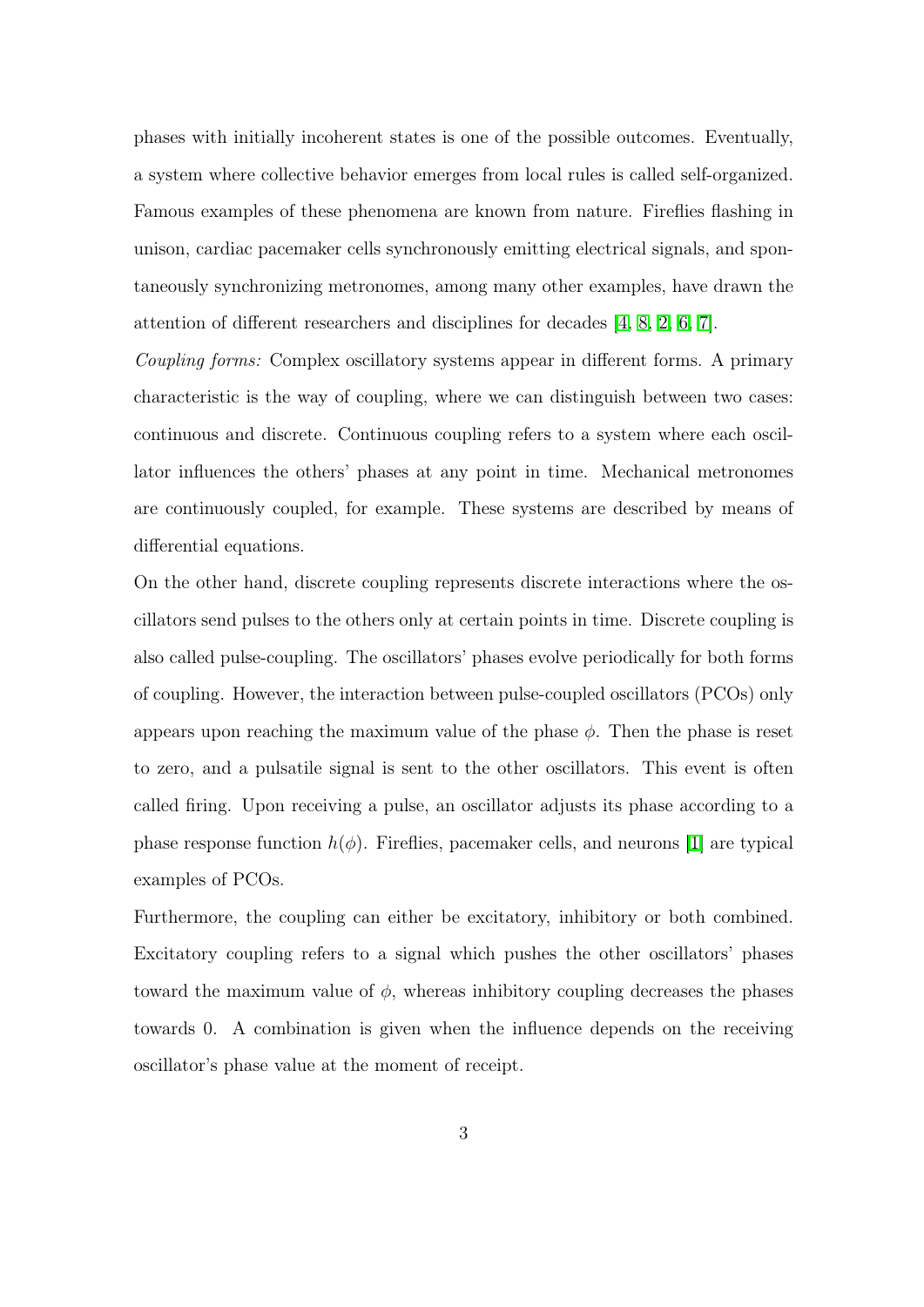Finally, the coupling can depend on the distance between the oscillators. We have global coupling if each oscillator is coupled to each other equally (Figure  $[1.2]$ ). Locally coupled oscillators only interact with nearest neighbors. Suppose the coupling strength decreases with the spatial distance between the oscillators. In that case, it is called non-local coupling (Figure  $\overline{1.3}$ ), where close oscillators are strongly coupled, and wide apart oscillators have almost no influence on each other's phases.



<span id="page-3-1"></span>

<span id="page-3-0"></span>

Figure 1.2: Global coupling Figure 1.3: Non-local coupling

Furthermore, the coupling can be based on the links between oscillators in arbitrary forms of networks. In graph and network theory, the entities of a network are called nodes and the connections links. Only linked nodes can communicate with each other. Networks representing real systems are often modeled through random graphs. A random graph is obtained by successively adding links to the initially isolated nodes following a certain scheme. In the end, the connected nodes can either be coupled with equal strength, or the coupling strength decreases with the spatial distance, similarly to non-local coupling but only with regard to existing links. Typical examples of complex oscillatory systems modeled by Erdős-Rényi random graphs are neuronal networks [\[5\]](#page-11-5).

*Possible global states:* A coupled oscillatory system can exhibit different global behaviors or states. These emerge based on the local interactions between the oscillators. A system is synchronous if the phase states of all oscillators are aligned. Phase-locked means that the phase gaps between the  $i<sup>th</sup>$  and  $j<sup>th</sup>$  oscillator are constant. A synchronous network can be phase-locked, i.e. – when all phase states are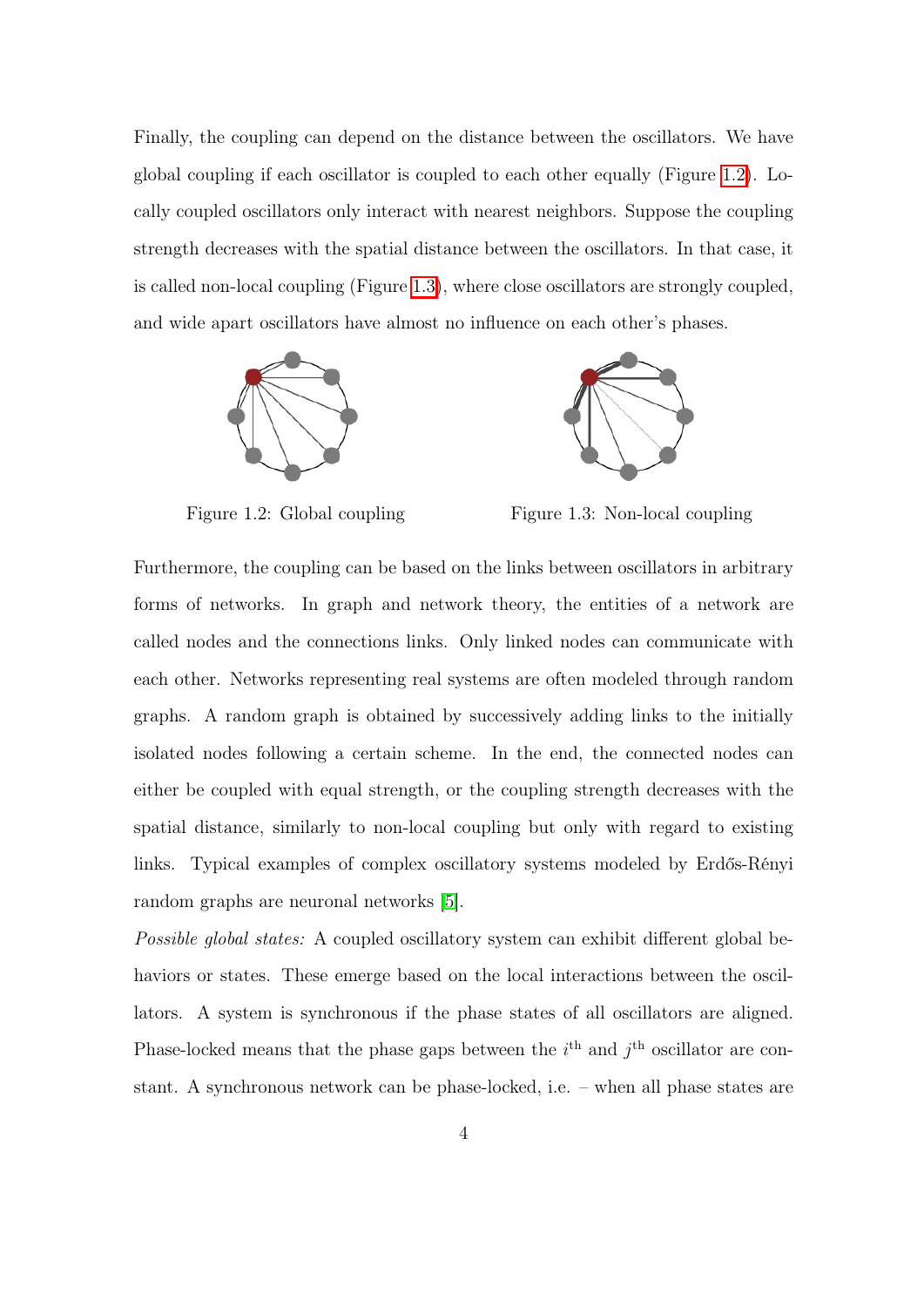aligned but locked to a certain value and not evolving periodically. Chaos is given if the phases have no order and are not predictable. Finally, we have a chimera state if there is a simultaneous occurrence of chaotic and synchronous subsets of nodes within a single system.

#### 1.2 Kuramoto's model

*The original model of phase-coupled oscillatory systems:* Kuramoto was the first to formulate a solvable differential equation for a continuously coupled oscillatory system [\[2\]](#page-11-1) based on the previous work and simplifications of Winfree [\[8\]](#page-12-0). In Kuramoto's model, the oscillators are globally coupled, i.e., each oscillator influences each other equally according to the phase evolution equation

$$
\frac{d\phi_i}{dt} = \omega_i - \sum_{i=1}^{N} F_{ij}(\phi_i - \phi_j), \quad i = 1, ..., N
$$
\n(1.1)

and the coupling function

$$
F_{ij}(\phi_i - \phi_j) = \frac{k}{N} \sin(\phi_i - \phi_j). \tag{1.2}
$$

The phase  $\phi_i$  evolves depending on the natural frequency  $\omega_i$  and is drawn from a random distribution. The coupling function  $F_{ij}$  in this case, is the sine of the phase difference between the  $i<sup>th</sup>$  and  $j<sup>th</sup>$  oscillator and the parameter *k* determines the strength of the coupling. This setting drives the frequencies towards a common frequency  $\Omega$  if the coupling constant k is chosen high enough and if the natural frequencies  $\omega_i$  are not too different from each other.

Depending on the specific conditions, the system can evolve into different states. Chaos is given when the phase gaps  $\phi_i - \phi_j$  are not constant in time. This happens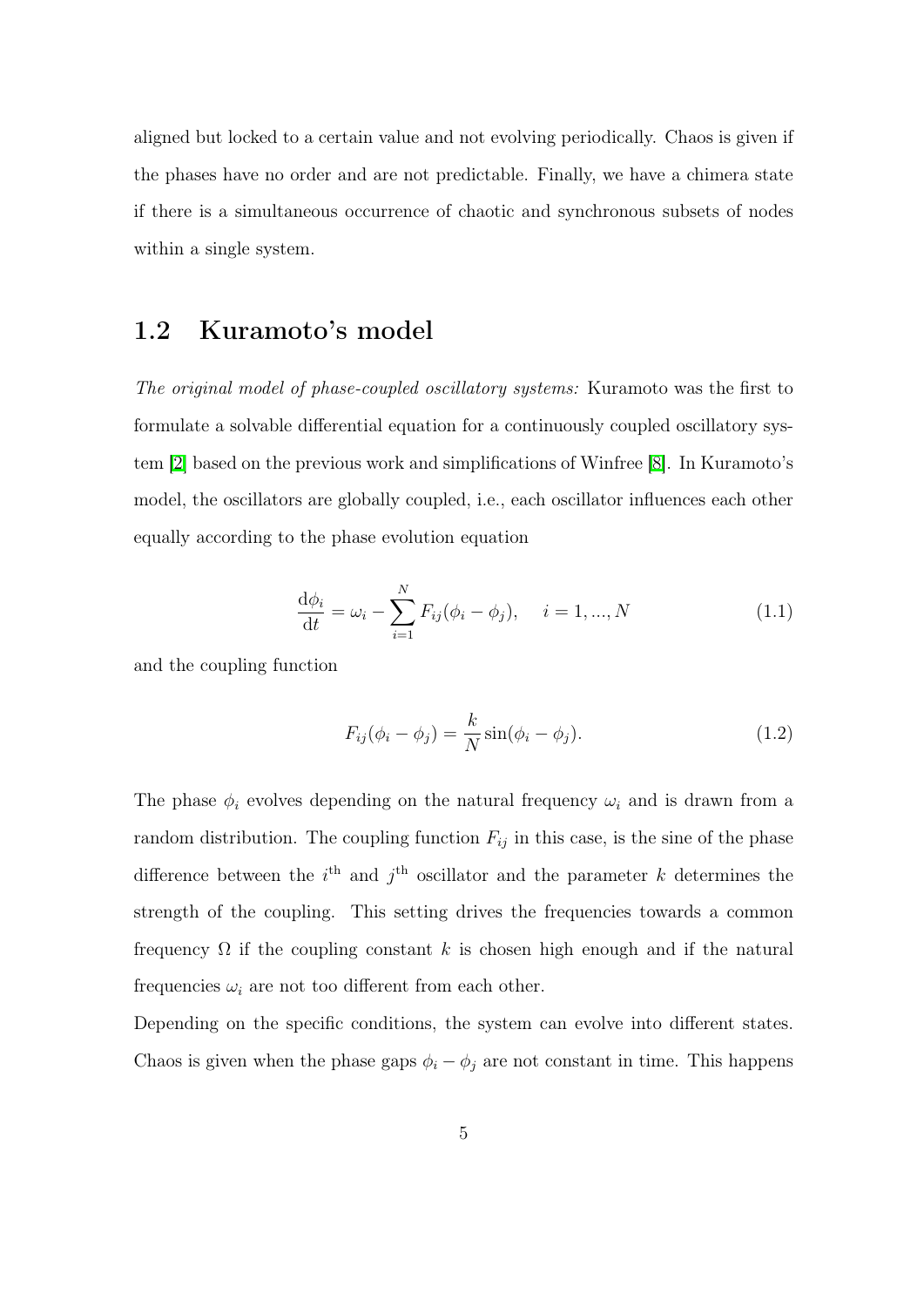for low values of k and highly different frequencies  $\omega_i$ . Furthermore, the system is phase-locked if the phase gap  $\phi_i - \phi_j = \text{const}$  but not zero. If a system is phaselocked with a phase gap  $\phi_i - \phi_j = 0$ , we call it synchronized. Finally, partial synchrony appears if the system falls into synchrony, but a part of the oscillators remains unsynchronized because their natural frequencies differ too strongly from the mean. Chimera states do not occur under these circumstances.

*The first chimera model:* Kuramoto and Battogtokh were working on an adjusted model of non-locally coupled phase oscillators, which were identical in their frequencies, when they unexpectedly discovered a state in which a coherent and an incoherent subpopulation coexisted  $\boxed{3}$ . Before, it was believed that a population of oscillators with the same frequencies  $\omega_i = \Omega = \text{const}$  can either remain incoherent or synchronize their phases. The coexistence of chaos and synchrony was believed to depend on the natural frequencies' heterogeneities.



<span id="page-5-0"></span>Figure 1.4: Chimera state: phases of oscillators on a circle (original model).

The simulation of the original model by Kuramoto with  $N = 256$  phase-coupled oscillators on a circle results in a chimera state, with a synchronous and a chaotic subset of oscillators.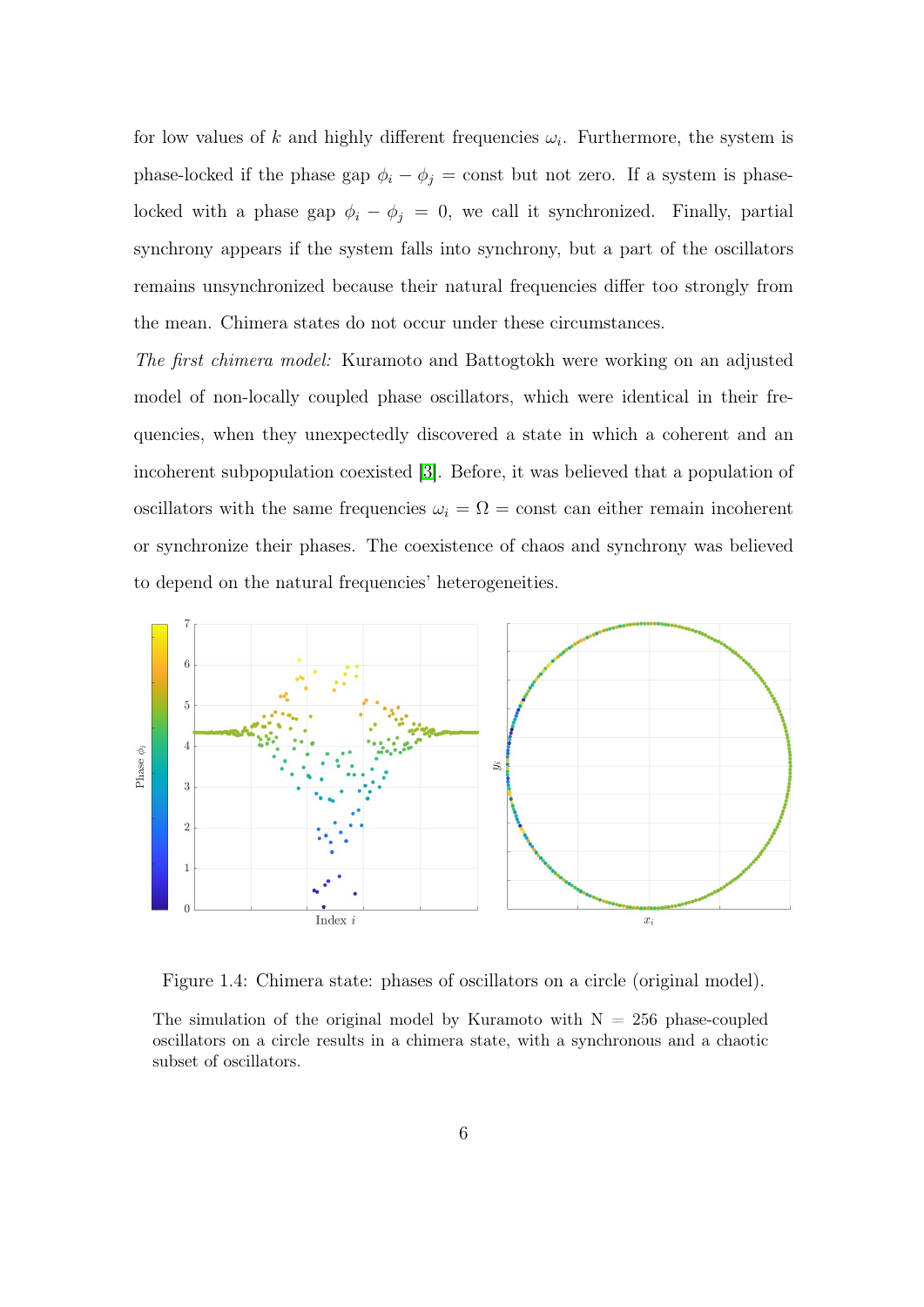Based on the original model of Kuramoto, simulations are performed using the software MATLAB. The final phase distribution can be seen in figure  $[1.4]$ . It shows the deterministic spatial distribution on a circle on the right side and the system's phase distribution on the left. On the right side, it can be seen that a one-headed chimera state emerged with a chaotic subset of oscillators that is smaller than the synchronous one.

The chimera state occurred unexpectedly due to a few changes to the original Kuramoto model, as can be obtained from the equation

$$
\frac{d\phi_i}{dt} = \Omega - \sum_{i=1}^{N} K_{ij} \sin(\phi_i - \phi_j + \alpha), \quad i = 1, ..., N.
$$
 (1.3)

First, as mentioned above, the natural frequencies are no longer drawn from a random distribution but are chosen to be equal. The phase gap  $\alpha$  is added as a configuration parameter, for which certain values lead to a chimera state. Additionally, the initial phases are drawn from Gaussian distribution.

Second, the coupling function was changed. Kuramoto's first model has global coupling (Figure  $\boxed{1.2}$ ). The coupling function which finally leads to a chimera state is non-local (Figure  $\overline{1.3}$ ). The coupling strength decreases exponentially with the distance between the oscillators, which is realized in the coupling kernel

<span id="page-6-0"></span>
$$
K_{ij} = Ce^{-k \cdot d_{ij}} \tag{1.4}
$$

and the distance function

$$
d_{ij} = \min\left\{\frac{|i-j|}{N}, 1 - \frac{|i-j|}{N}\right\}
$$
 (1.5)

The constant *C* is used for normalization, and the coupling constant *k* determines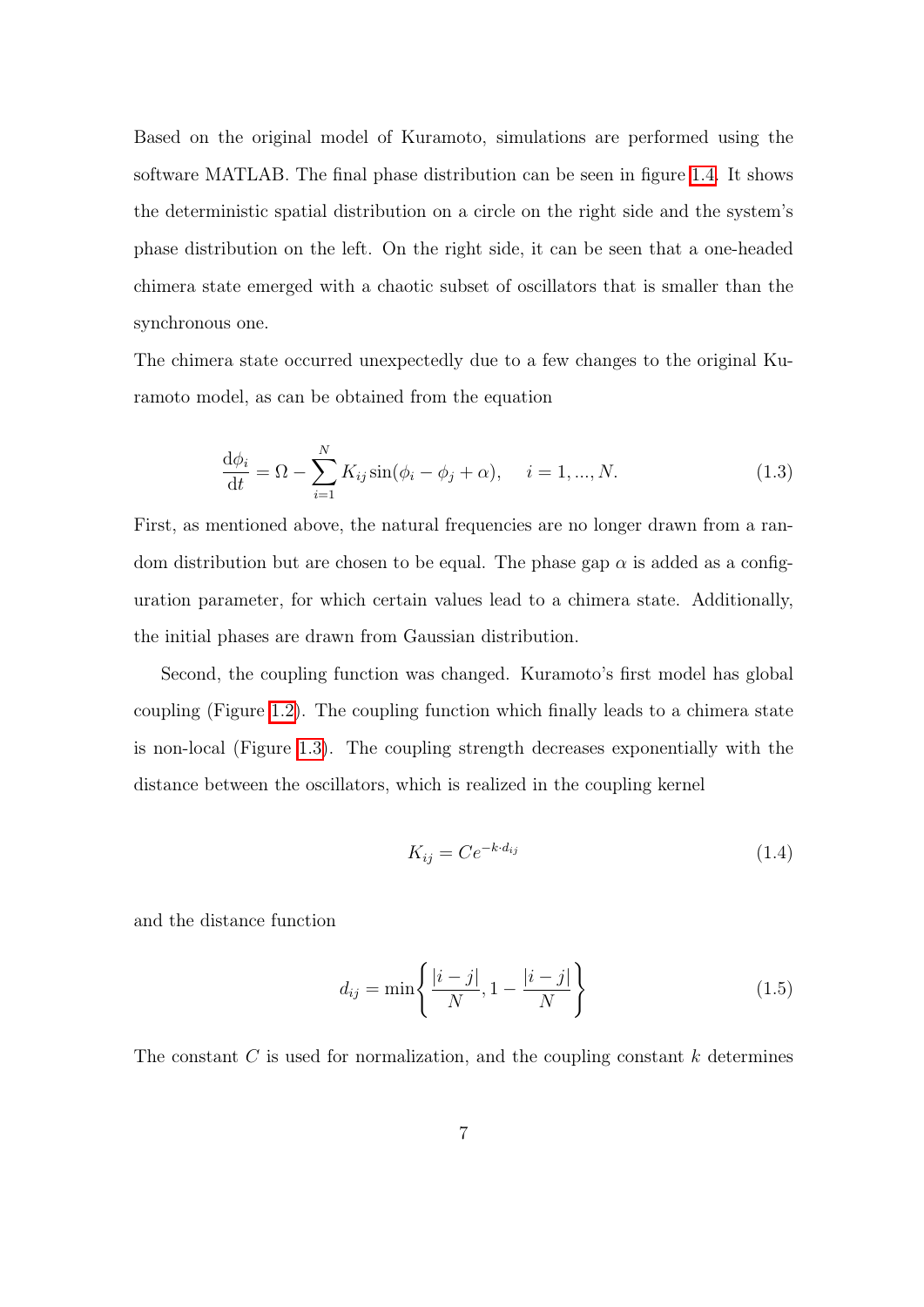the coupling strength. Third, another main difference is the oscillators' arrangement on a circle, unlike in Kuramoto's first model, where the spatial arrangement had no relevance due to the global coupling. The chimera phase pattern of identical non-locally coupled phase oscillators has two main differences compared to partial synchrony appearing in the original Kuramoto model: The oscillators' phases synchronize, not only their frequencies. Furthermore, due to the circular arrangement, it can be seen that the coherent and the incoherent oscillators are located in separate areas on the circle, split into two subsets of oscillators.

#### 1.3 A new chimera model

The model presented in this sub-chapter has been developed in cooperation with Arke Vogell.

The new chimera model is a further developed pulse-coupled version of the continuously-coupled model by Kuramoto and Battogtokh [\[3\]](#page-11-6). First, the deterministic spatial distribution on a circle remains the same. The oscillators' positions  $x_i$  are chosen to be equivalent to the indices  $i$ , which are evenly distributed on the interval [1*, N*] with *N* oscillators, thus representing a deterministic circular spatial distribution. The distance function

$$
d_{ij} = \min\{|x_i - x_j|, N - |x_i - x_j|\}/N\tag{1.6}
$$

returns values in the interval [0, 0.5]. The maximum distance of  $d_{ij} = 0.5$  applies to a pair of oscillators located directly opposite each other on a circle. Second, the coupling remains non-local and is realized in the coupling kernel [1.4](#page-6-0) where the normalization constant is set to  $C = 1$  and the coupling constant to  $k = 4$ . Third, the oscillators' phases evolve linearly with  $\frac{d\phi}{dt} = 1$  on the interval [0,1] (normalized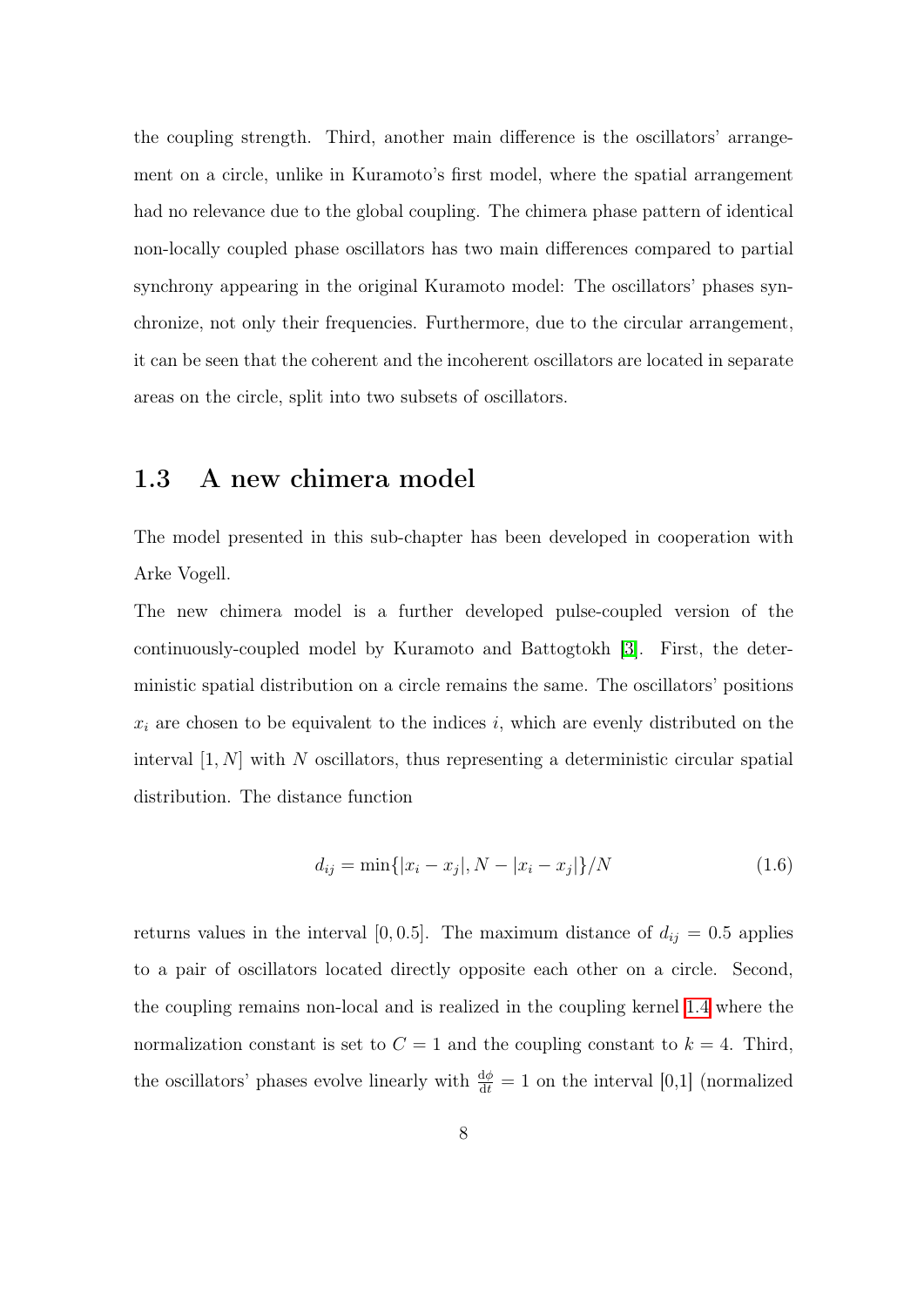by  $2\pi$ ). Upon reaching the value 1, a pulse is emitted and the phase is reset to 0. The phase response function  $h(\phi_i)_j$  returns the *i*<sup>th</sup> oscillator's phase upon receiving a pulse from the *j*th oscillator and is defined as

$$
h(\phi_i)_j = (\phi_i - K_{ij}\sin(2\pi\phi_i + \alpha)) \mod 1. \tag{1.7}
$$

Whereas the dynamics in the original, continuously coupled chimera model from [\[3\]](#page-11-6) depend on the sine of the phase difference between two oscillators, the new phase response only depends on the spatial distance between them and the receiving oscillators' current phase  $\phi_i$ . The sending oscillator's phase is always  $\phi_j = 0$  at the moment of pulse emission. Furthermore, the phase gap is fixed at  $\alpha = 1.47$ , which causes a phase shift of the sine by almost  $\pi/2$ . Introducing the modulo 1 operation ensures that phases remain in the interval [0,1].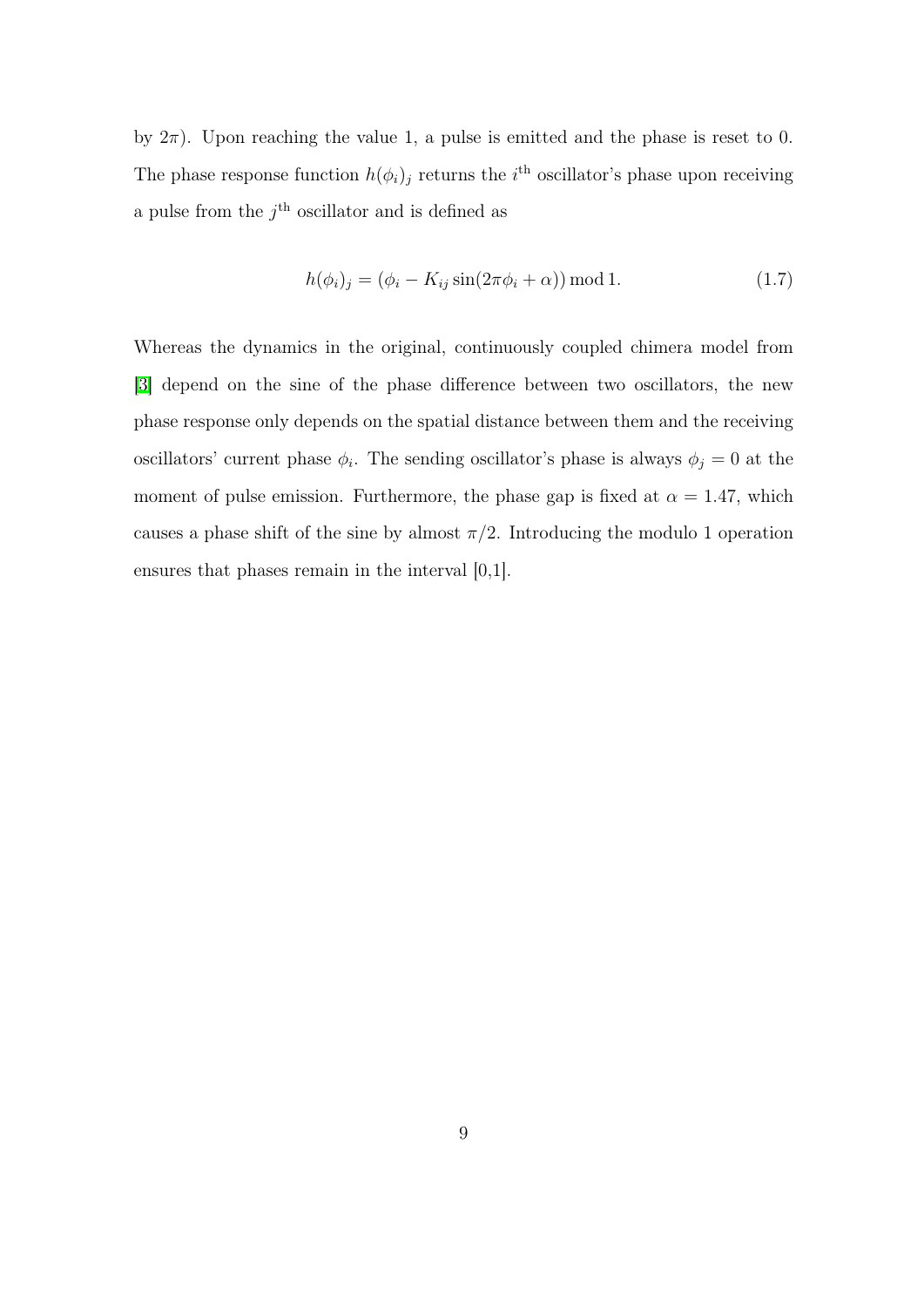

<span id="page-9-0"></span>Figure 1.5: Phase response functions of the new model.

Phase response functions for pairs of oscillators with different distances for  $k = 4$ . The nodal points are fixed points of the dynamical system. The synchronizing phases are drawn towards the stable fixed point at  $\phi_i = h(\phi_i)_j = 0.78$ .

The two plots in figure [1.5](#page-9-0) each show four curves of the phase response  $h(\phi_i)_j$ depending on the distance *dij* between the emitting and the receiving oscillator. The upper (lower) plot is the function before (after) introducing the modulo operation. In both cases, the curves become flatter with increasing distance, and subsequently, the coupling strength decreases.

The plots reveal two fixed points of the dynamical system, which are independent of the modulo operation. The fixed points are located where all curves intercept with the identity. The identity is equal to  $d_{ij} \to \infty$ . If the distance between two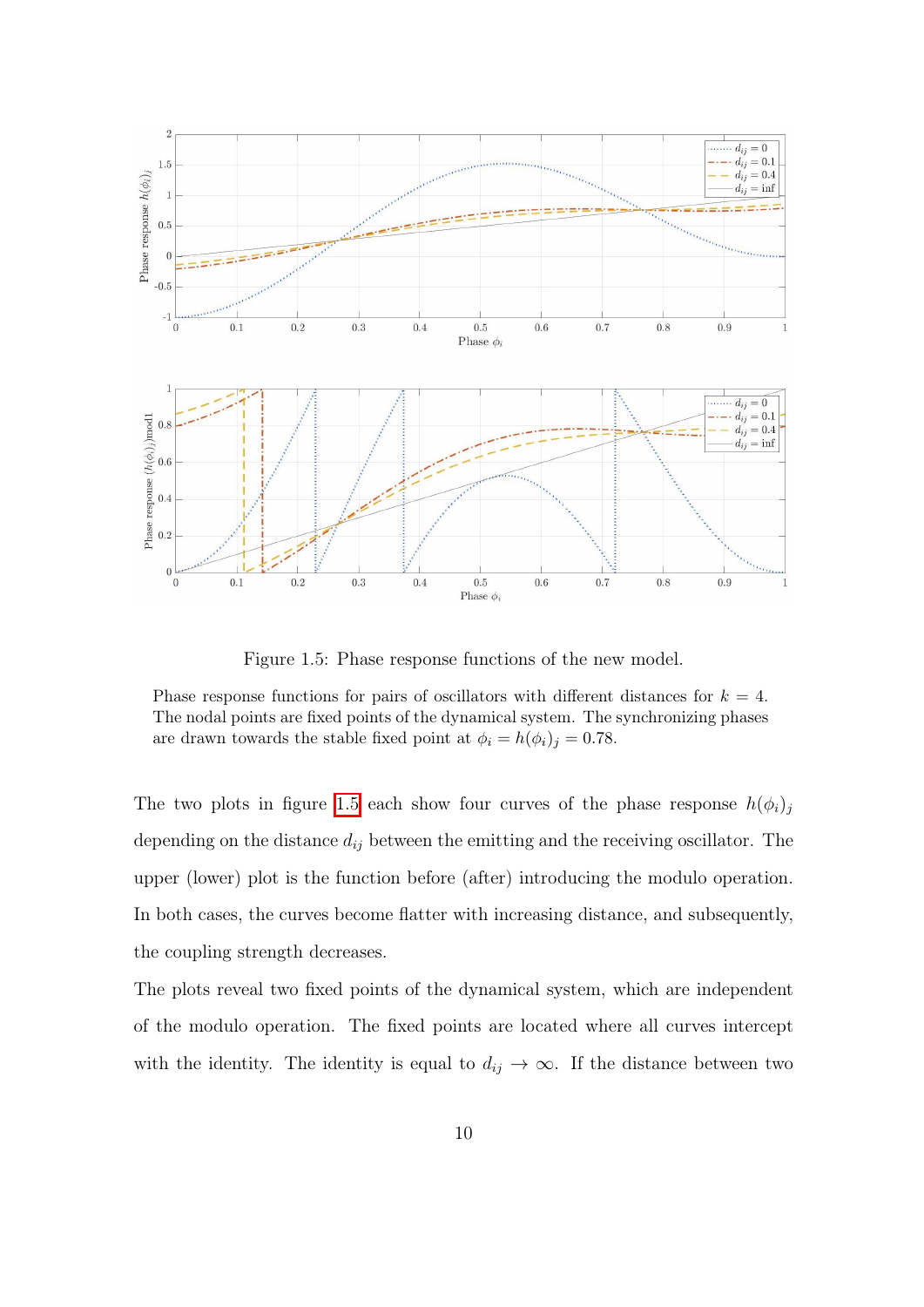oscillators is infinite, there is no coupling and  $\phi_i = h(\phi_i)_j$  for any value of  $\phi_i$ . The fixed point at  $\phi_i = h(\phi_i)_j = 0.78$  is stable. This leads to the phenomenon that the synchronizing sub-group of oscillators is always drawn towards and phase-locked at this point.



Figure 1.6: Chimera state: oscillators on a circle.

The simulation with  $T = 10000$  and  $N = 256$  oscillators results in a chimera state. The synchronous subset's phases are drawn toward the stable fixed point at  $\phi_i = 0.78$ (left plot). The chaotic subset drifts along the circle during the simulation (right plot).

*Application fields*: Applications for chimera states may include interference and collision avoidance, wireless and sensor networks, production and logistics. Further analogies to similar phenomena in economics, business and nature can be drawn.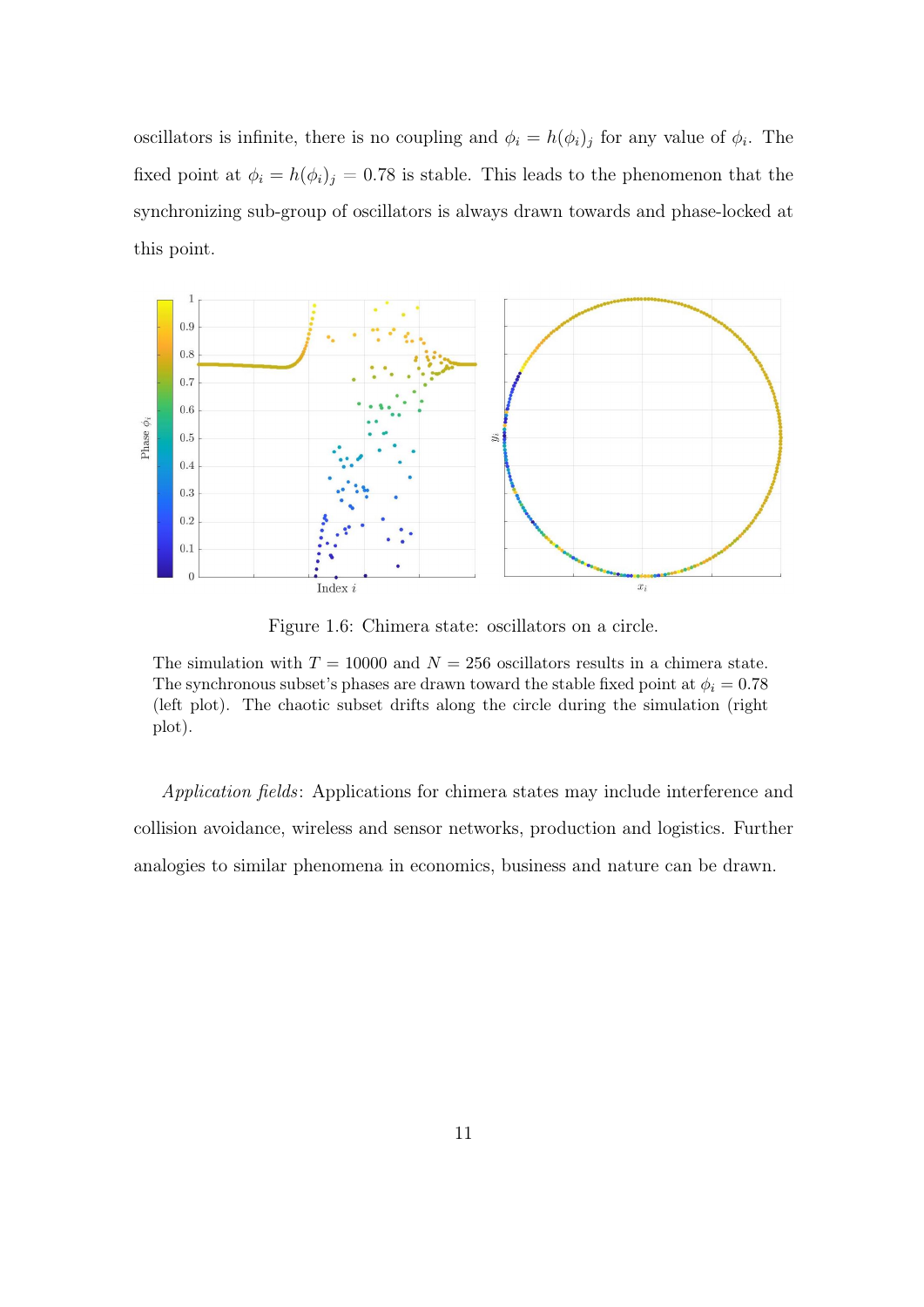# Bibliography

- <span id="page-11-4"></span>[1] N. Brunel and V. Hakim. Fast global oscillations in networks of integrate-and-fire neurons with low firing rates. *Neural Computation*, 11(7):1621–1671, 1999.
- <span id="page-11-1"></span>[2] Y. Kuramoto. Self-entrainment of a population of coupled non-linear oscillators. *International Symposium on Mathematical Problems in Theoretical Physics. Springer, Berlin, Heidelberg*, pages 420–422, 1975.
- <span id="page-11-6"></span>[3] Y. Kuramoto and D. Battogtokh. Coexistence of coherence and incoherence in nonlocally coupled phase oscillators. *Nonlinear Phenomena in Complex Systems*, 5(4):380–385, 2002.
- <span id="page-11-0"></span>[4] R. E. Mirollo and S. H. Strogatz. Synchronization of pulse-coupled biological oscillators. *SIAM Journal on Applied Mathematics*, 50(6):1645–1662, 1990.
- <span id="page-11-5"></span>[5] S. Olmi and A. Torcini. Chimera states in pulse coupled neural networks: the influence of dilution and noise. *Nonlinear Dynamics in Computational Neuroscience: Springer*, pages 65–79, 2019.
- <span id="page-11-2"></span>[6] C. S. Peskin. Mathematical aspects of heart physiology. *Courant Institute of Mathematical Sciences*, pages 268–278, 1975.
- <span id="page-11-3"></span>[7] S. H. Strogatz. Sync: How order emerges from chaos in the universe, nature, and daily life. *Hachette UK*, 2012.